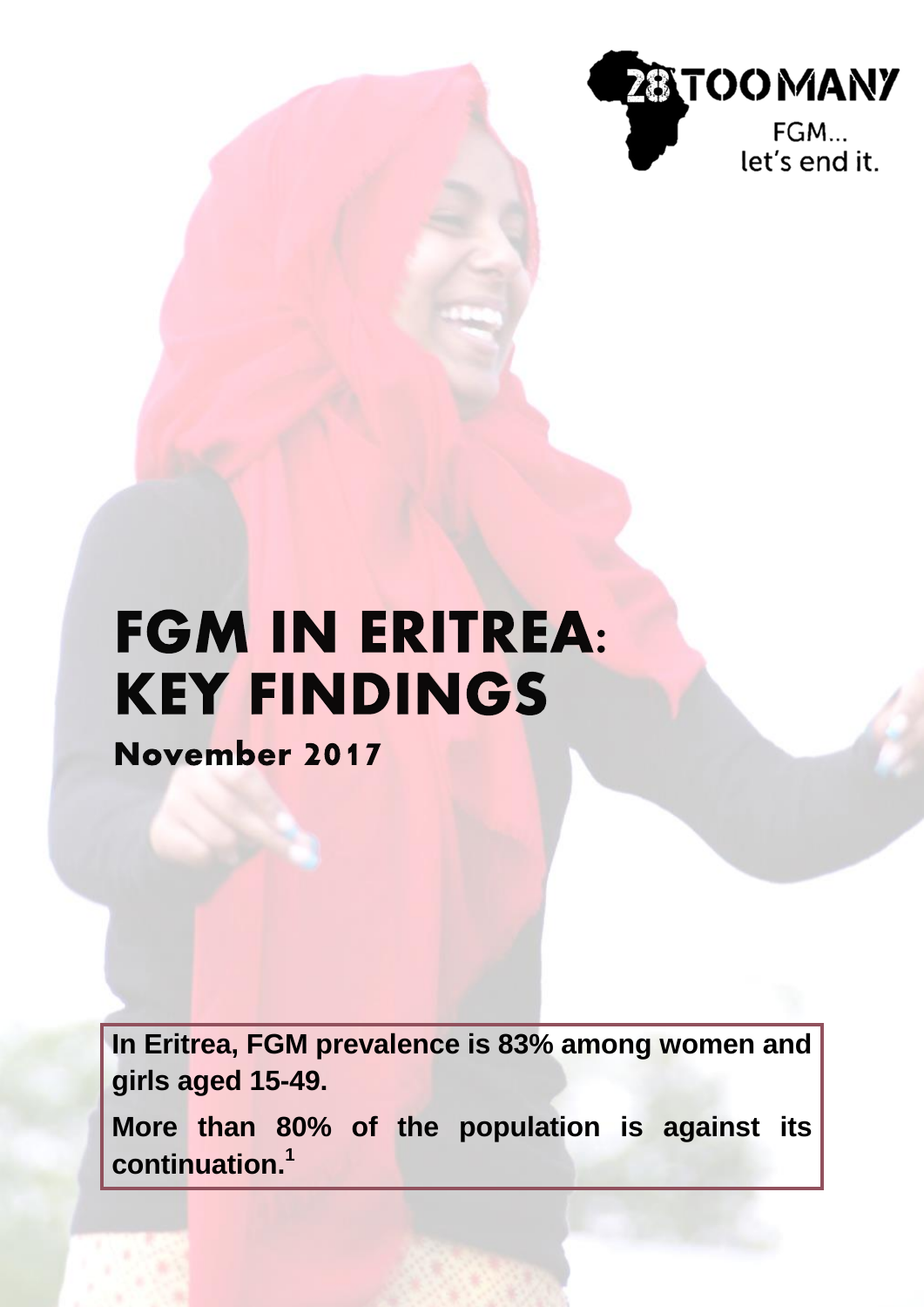## FGM Prevalence

*Refer to Country Profile pages 51-54.*

Eritrea has historically had one of the highest rates of FGM practice in the world. Based on the 2002 Demographic and Health Survey (*DHS*), which reported the **prevalence of FGM in Eritrea** (for women aged 15-49) as 88.7% (the fifth-highest in the world), UNICEF classified Eritrea as a 'very high prevalence country'.<sup>2</sup> In the later Eritrean Population Health Survey 2010 (*EPHS 2010*), **83%** of women (aged 15-49) said they had undergone FGM, and 44.1% reported that at least one of their daughters had undergone the practice.<sup>3</sup>

Analysis of the **prevalence of FGM according to age** suggests a decline in the practice: in 2010, **prevalence among women aged 45-49 was 93.1%, compared to 68.8% among younger women aged 15-19**. 4



*Figure 4: Prevalence of FGM in women aged 15-49, broken down by age-group<sup>5</sup>*

### Why

*Refer to Country Profile pages 65-67.*

Traditionally, Eritreans have felt that FGM keeps a girl from promiscuity, helps her gain social acceptance and keeps her 'pure and clean'.<sup>6</sup> The EPHS 2010 reports that 'social **acceptance'** is perceived as the most important benefit of FGM, by **10.1% of women aged 15-49 who have heard of FGM** (although this has decreased from 42.2% in 2002). This perception varies by age group, from 6.1% in the 15-19 age-group to 15.6% in the 45-49 age-group. For men aged 15-49, **'preserves virginity/prevents pre-marital sex'** (7.7%) is most important. Other perceived benefits of FGM include better marriage prospects, cleanliness/hygiene and religious approval.<sup>7</sup>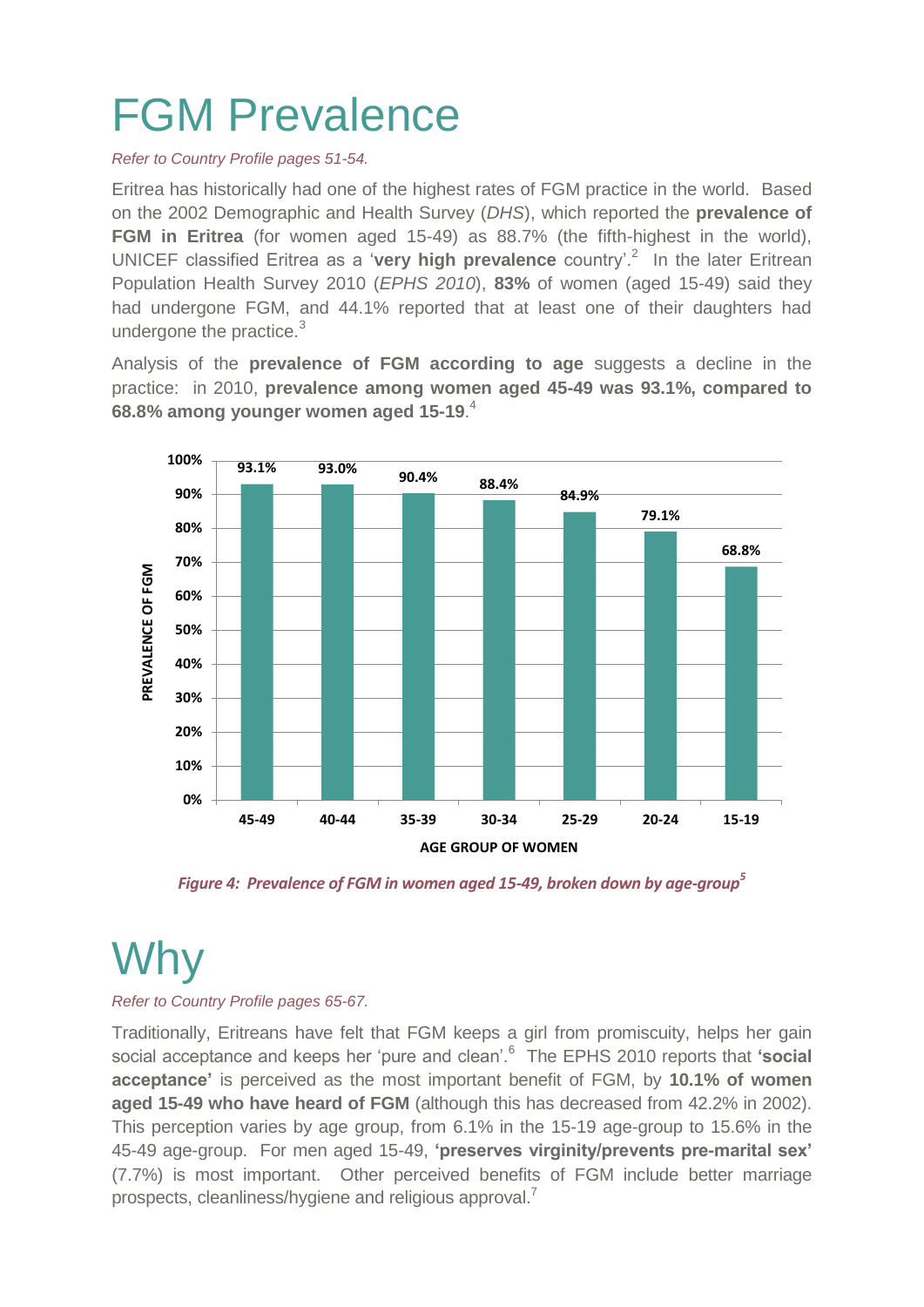#### **Where**

#### *Refer to Country Profile pages 52-53.*

FGM prevalence averages over 90% across four out of the six administrative zobas in Eritrea. Prevalence in the capital city, Asmara (located in the south of Maekel), is 73.6%, while in other towns it is 85.4% and in rural areas it is 85%.<sup>8</sup>

Unlike in most countries, where FGM is more likely to occur in rural areas than in urban areas, in Eritrea, there appears to be more of a division between Asmara and the rest of the country.

In Asmara, prevalence fell by nearly 18% from 1995 to 2010, whereas in other areas prevalence fell by about 10% over the same period.<sup>9</sup>



#### Law

#### *Refer to Country Profile pages 27-33.*

Eritrea has signed many of the international rights conventions and treaties related to FGM. In March 2007 **The Female Circumcision Abolition Proclamation No. 158/2007**<sup>11</sup> came into effect, outlawing FGM. Contravention of Proclamation No. 158/2007 is punishable by imprisonment of two to three years or up to ten years if FGM results in death, or a fine for failing to report a planned FGM event. The EPHS 2010 reported that 90.9% of women and 83.1% of men aged 15-49 have heard of the **law against FGM**. The most common reason given by mothers for their daughters *not* having undergone FGM is that it is against the law (66.9%).<sup>12</sup>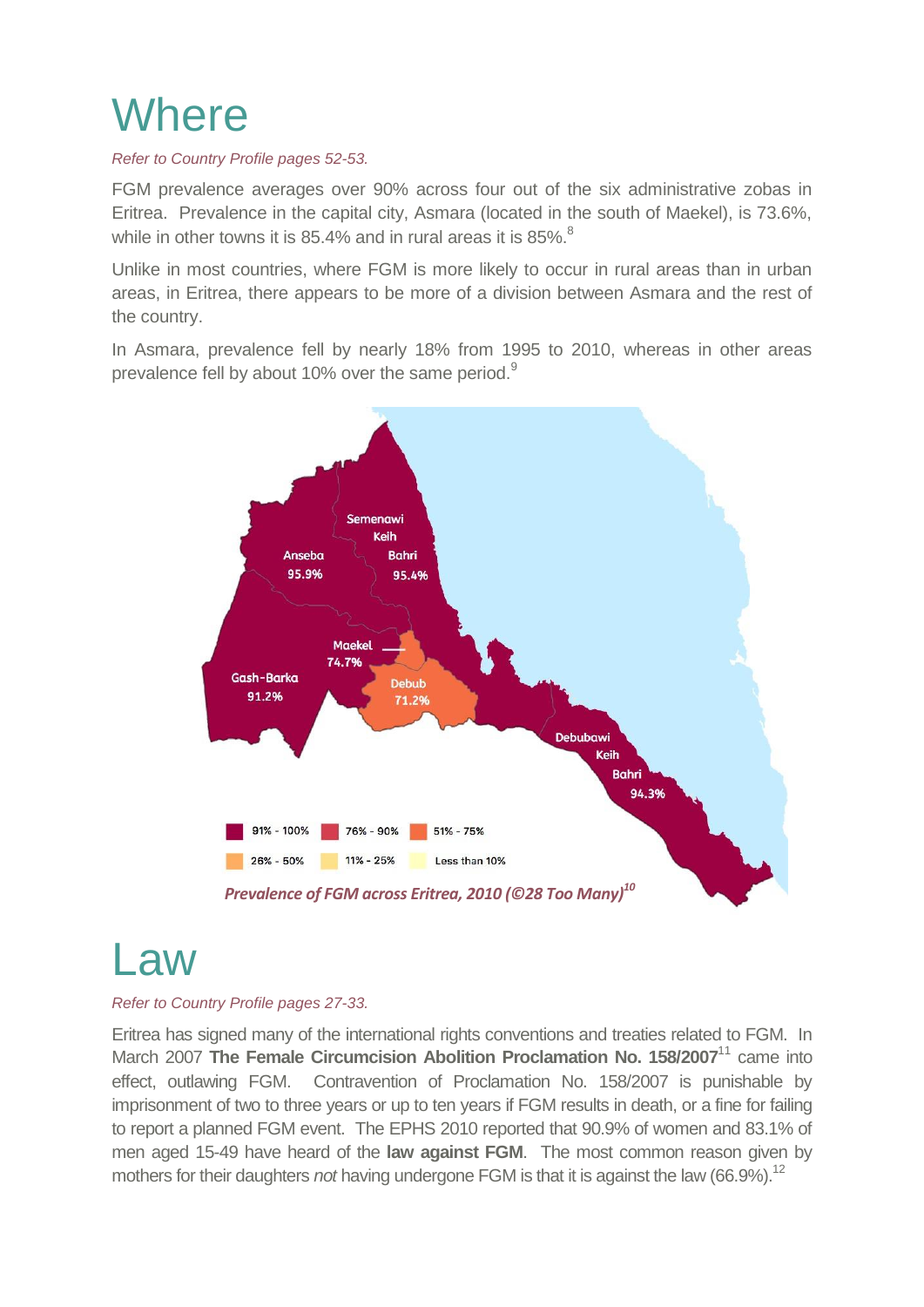### Understanding and Attitudes

*Refer to Country Profile page 64, 67 and 68.*

**Knowledge of FGM** among women aged 15-49 is almost universal (99.2%).<sup>13</sup>

The EPHS 2010 reports that **77.2% of women** (up from 29.1% in 2002) and **83.8% of men** aged 15-49 who have heard of FGM believe that it has **no benefits for a girl**. Despite this, very few women report having heard objections to their daughters undergoing it. $14$ 

**Public support for FGM** has declined significantly over the past two decades. In 1995, 56.8% of women aged 15-49 and 45.6% of men aged 15-59 supported its continuation; in 2002, 48.8% of women aged 15-49 supported it.<sup>15</sup> In 2010, support had fallen further:

|                                | <b>Women (15-49)</b> | Men (15-49) |
|--------------------------------|----------------------|-------------|
| <b>FGM should continue</b>     | $12.2\%$             | $10.0\%$    |
| <b>FGM should not continue</b> | $82.2\%$             | 84.9%       |

*Eritrean men and women's opinions on the continuation of FGM, 2010<sup>16</sup>*

In Eritrea, the belief that FGM should not be continued is directly correlated with men and women's levels of wealth and education.<sup>17</sup>

60.1% of female respondents (aged 15-49) who have heard of FGM believe that it is required by their **religion**, and this belief is more common among older women, those living in rural areas, those with 'no education' and those with less wealth.<sup>18</sup> 'Religious approval', however, is not commonly cited as a benefit of FGM for a girl.<sup>19</sup>

# Age & FGM Types

*Refer to Country Profile pages 56 and 57.*

Girls in Eritrea are most likely to undergo FGM **in their first five years**, although girls in Asmara are generally cut earlier than girls in other areas. $^{20}$ 

In 2010, 58.6% of Eritrean women reported that they had experienced FGM before they were five and 14.6% reported they were older (26.9% of women either did not know or did not respond).<sup>21</sup>

All the **types of FGM** as classified by the World Health Organization are practised in Eritrea.<sup>22</sup> According to the DHS 2002, 38.6% of women aged 15-49 reported that they were 'sewn closed' (Type III – infibulation), 4.1% had had 'flesh removed' and 46% had been 'nicked, no flesh removed'  $(11.3\%$  did not know).<sup>23</sup>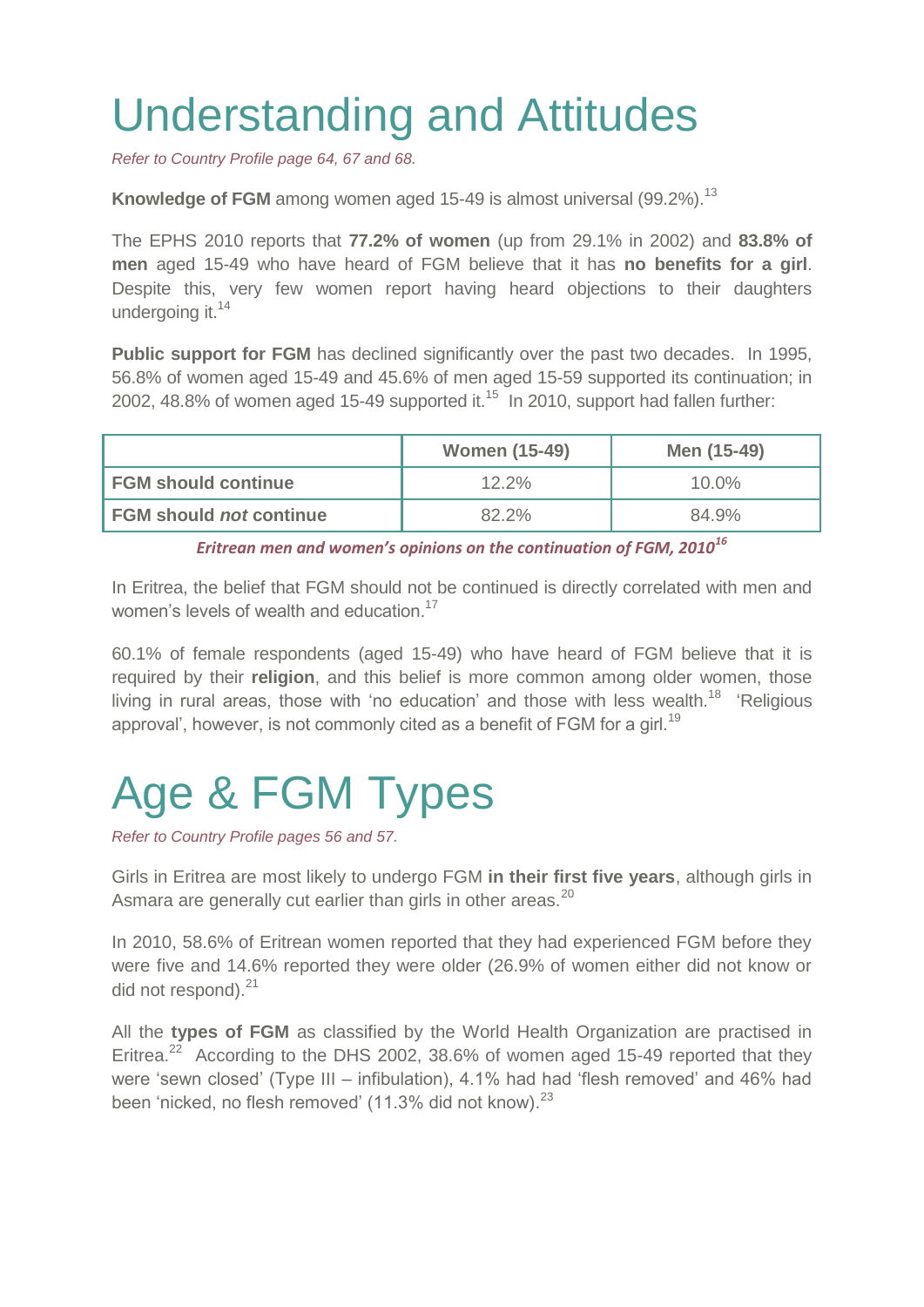### Practitioners of FGM

*Refer to Country Profile pages 56 and 57.*

FGM is most commonly reported to have been performed on women aged 15-49 by a **traditional 'circumciser'** (80.3%)<sup>24</sup>, but it is also performed as a 'treatment' by about 20% of traditional medical practitioners.<sup>25</sup>

The frequency of FGM performed by all other types of practitioner (including doctors, trained nurses/midwives and traditional birth attendants) appears low, and the **medicalisation of FGM**\* is not taking place on such a large scale as in other countries in the region, such as Egypt.

#### Work to end FGM

*Refer to Country Profile pages 59-61.*

In 2005 Eritrea passed a law requiring local, national and international **NGOs** to be registered.<sup>26</sup> In 2011 the last of the international NGOs working in Eritrea were forced to leave, and it appears that the only two registered NGOs active in relation to eliminating FGM are the National Union of Eritrean Women (*NUEW*) and the National Union of Eritrean Youth and Students (*NUEYS*).

It has been suggested that one of the reasons for the reduction in FGM prevalence in Eritrea is the holistic approach taken in the anti-FGM campaign, known as *Habarawi* ('collective'). The Habarawi methodology involves the mobilisation of whole communities and, since Eritrea's independence, it has been translated into a set of policies, programmes and strategies that support a community approach to ending FGM known as **Hamadea**.<sup>27</sup> Government departments have partnered with the WHO, UNICEF and the UNFPA and brought in civil society representations through the NUEW and the NUEYS. Regional **anti-FGM committees** in each zoba were set up, which work at the community level to raise awareness by running activities such as dramas, designing promotional materials, setting up youth clubs and finding alternative income for FGM practitioners. Religious leaders have been reached through conferences and workshops. A 2012 study into this approach noted both successes and challenges in implementation.<sup>28</sup>

Eritrea has also been one of 15 African governments working in partnership with the UNFPA and UNICEF on the **Joint Programme on FGM/C: Accelerating Change (***UNJP***)**. The NUEW has been the main partner working with the UN agencies on the implementation of this programme.

*\*For detailed information about the medicalisation of FGM, please see 28 Too Many's report, which is available at <http://28toomany.org/fgm-research/medicalisation-fgm/>.*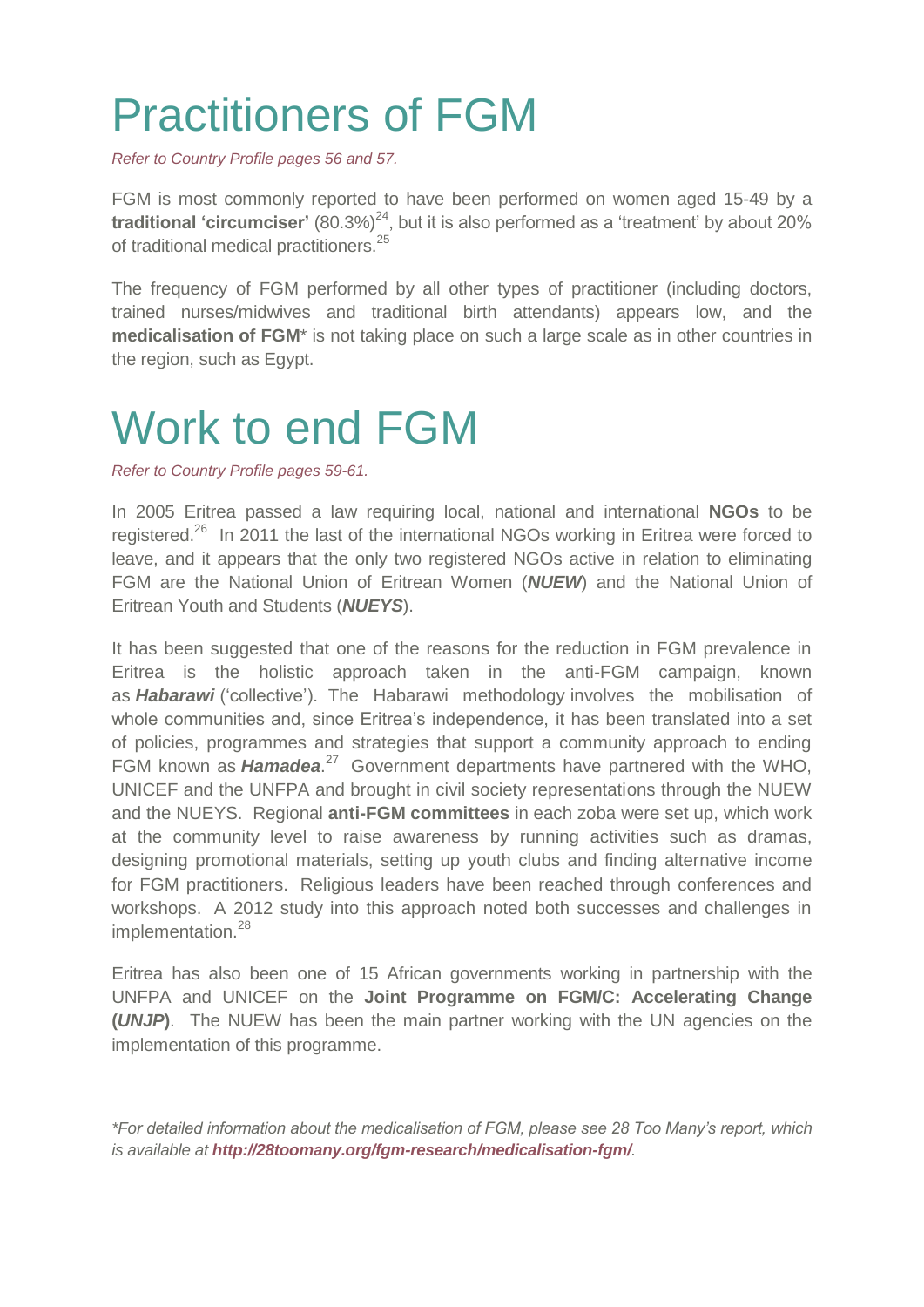## Challenges Moving Forward

*Refer to Country Profile pages 103-105.*

#### **What challenges remain for Eritrea in eliminating FGM?**

- *Overcoming traditions, beliefs and social norms that support the continuation of FGM and override the law.* Social acceptance is the most commonly given reason for practising FGM, and pressures from family and community, particularly grandmothers, make it difficult for people who object to speak up.
- *Policies and practices of the Government of the State of Eritrea (***GoSE***) will likely restrict the progress of anti-FGM work,* including its expulsion of NGOs and INGOs and its restrictions on foreign funding, which curtails the amount of FGM research that can be done and prevents independent verification of existing data and the sharing of knowledge and best practice to tailor and scale up vital programmes.
- *The lack of press freedom.* The Ministry of Information's control over news and broadcasting limits debates and sharing of knowledge and strengthens taboos around practices such as FGM.
- **Misunderstandings in relation to sex and FGM.** There appears to be a need for more education on sexual health and FGM for both adolescents and adults.
- *Access to family planning, home births and the use of traditional medical*  **practitioners.** The limited access to family planning, the high rate of home births and Eritrean's reliance on traditional medical practitioners, who may use harmful traditional practices such as FGM, all increase the risks for women and girls.
- *Limited funding and resources***.** The healthcare system, in particular, needs additional funding to give easier access to healthcare and clear the backlog of fistula patients.
- *Disorder in the legal and justice systems.* The constitution and the 2015 Codes have not been fully implemented, and without firm laws upon which to base the legal and criminal justice systems, the GoSE cannot consistently carry out and report prosecutions for FGM.
- **Illiteracy.** The rate of illiteracy is especially high for women, meaning education through the distribution of printed material about FGM and related issues is ineffective for a large percentage of the population.
- *Transport and infrastructure in remote locations***.** Remote rural areas, where FGM prevalence is often highest, present difficulties in terms of access and a lack of infrastructure, making scaling up programmes and prosecuting perpetrators difficult.